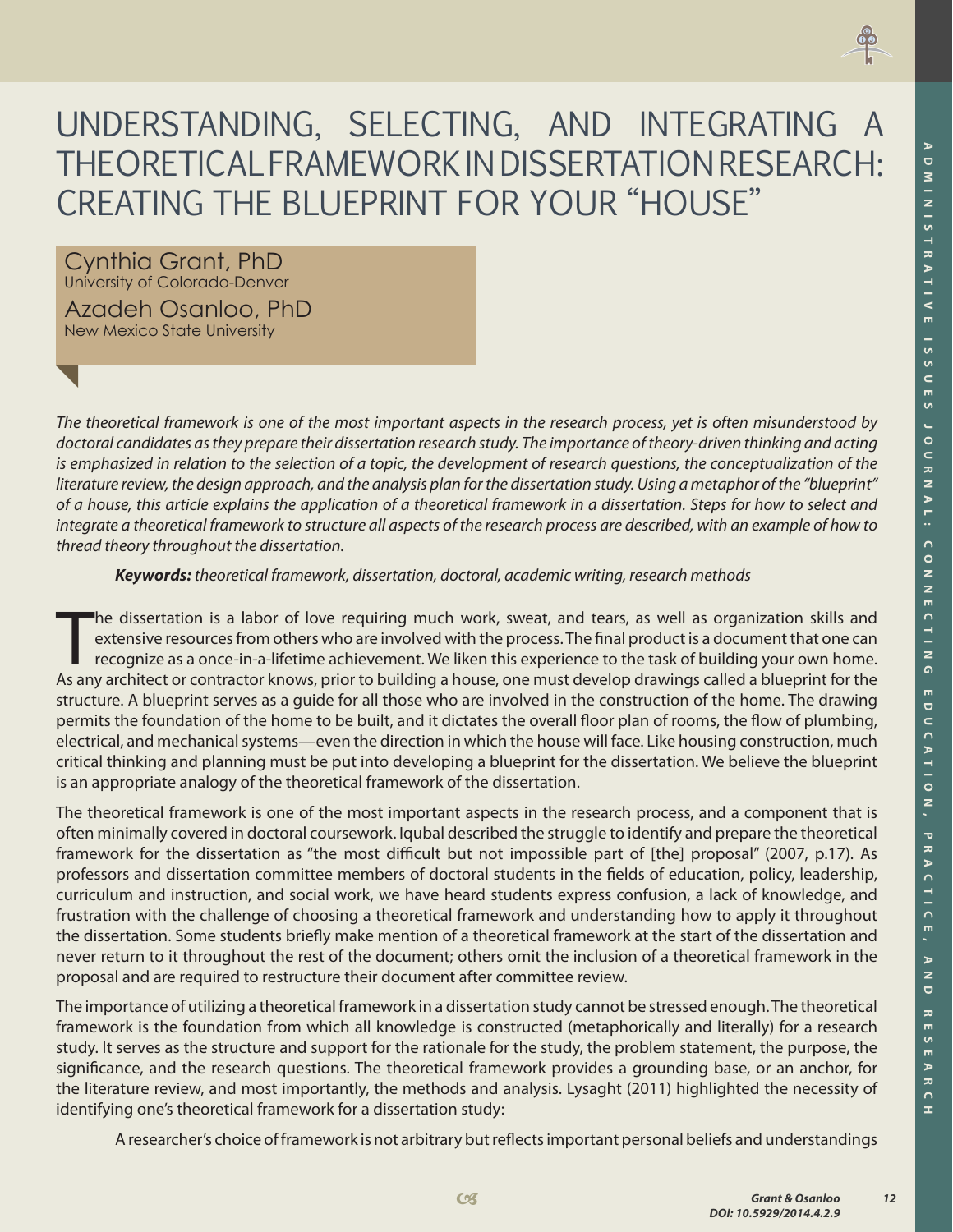about the nature of knowledge, how it exists (in the metaphysical sense) in relation to the observer, and the possible roles to be adopted, and tools to be employed consequently, by the researcher in his/her work. (p. 572)

Without a theoretical framework, the structure and vision for a study is unclear, much like a house that cannot be constructed without a blueprint. By contrast, a research plan that contains a theoretical framework allows the dissertation study to be strong and structured with an organized flow from one chapter to the next.

Over the past 30 years, there has been an increasing trend to include a theoretical framework in the dissertation (Melendez, 2002). There is an expectation by most chairpersons and committee members that a dissertation study will be informed by theory. Despite these realities, oftentimes students begin the dissertation process at a loss for how to accomplish working with a theoretical framework. Concurrently, incorporating a theoretical framework into research studies is a task that some may continue to struggle with post-graduation. Silver and Herbst (as cited in Lester, 2005) have acknowledged that journal submissions are often rejected for being atheoretical, or having no theory. This underscores the importance of teaching students how to implement a theoretical framework in their research, as it pertains not only to the dissertation, but also to scholarship and research activities in the professorate.

Thus, the purpose of this article is to provide an overview of the theoretical framework and to outline a blueprint for how to understand, select, and integrate a theoretical framework into one's research when writing the dissertation. We offer the analogy of using a blueprint when building a house to provide the reader with a visual representation of the importance of this step in the development of a dissertation idea. We hope the necessity of this step in preparing the dissertation will be metaphorically obvious—a contractor could not possibly know what kind of house to build without instructions mapped out ahead of time. Similarly, one cannot guide a reader through thinking about a dissertation study without a clear explication of the study's theoretical framework. This article is intended to be a resource for faculty working with doctoral students in the classroom or in an advisory role; however, it is primarily aimed towards doctoral candidates who are seeking guidance with this foundational piece of the dissertation.

This article first covers the basics of understanding a theoretical framework, while simultaneously introducing the analogy of the blueprint for a house, which is a running theme throughout the entire article. This section also focuses on the differences between a theoretical and conceptual framework. Next, the article describes the important tenets of selecting an appropriate theoretical framework for one's research. Finally, we highlight strategies and techniques for implementing a theoretical framework in a dissertation study.

# **UNDERSTANDING THE THEORETICAL FRAMEWORK**

### **What is a Theoretical Framework?**

The theoretical framework is the "blueprint" for the entire dissertation inquiry. It serves as the guide on which to build and support your study, and also provides the structure to define how you will philosophically, epistemologically, methodologically, and analytically approach the dissertation as a whole. Eisenhart defined a theoretical framework as "a structure that guides research by relying on a formal theory…constructed by using an established, coherent explanation of certain phenomena and relationships" (1991, p. 205). Thus, the theoretical framework consists of the selected theory (or theories) that undergirds your thinking with regards to how you understand and plan to research your topic, as well as the concepts and definitions from that theory that are relevant to your topic. Lovitts (2005) empirically defines criteria for applying or developing theory to the dissertation that must be appropriate, logically interpreted, well understood, and align with the question at hand.

We assert that students must select and clarify a theoretical framework from the time the dissertation topic is initially conceptualized. Philosophers such as Dooyeweerd (as cited in Sire, 2004, p. 35) have even gone so far as to call for "pretheoretical commitments" by the researcher to specifically identify one's "worldview of the heart rather than the mind." We profess that the researcher's choice of theory must be clearly stated and explicitly mentioned early in the writing of the dissertation.

Mertens acknowledged that the theoretical framework "has implications for every decision made in the research process" (1998, p. 3), which supports our belief that the theoretical framework for a study must be identified at the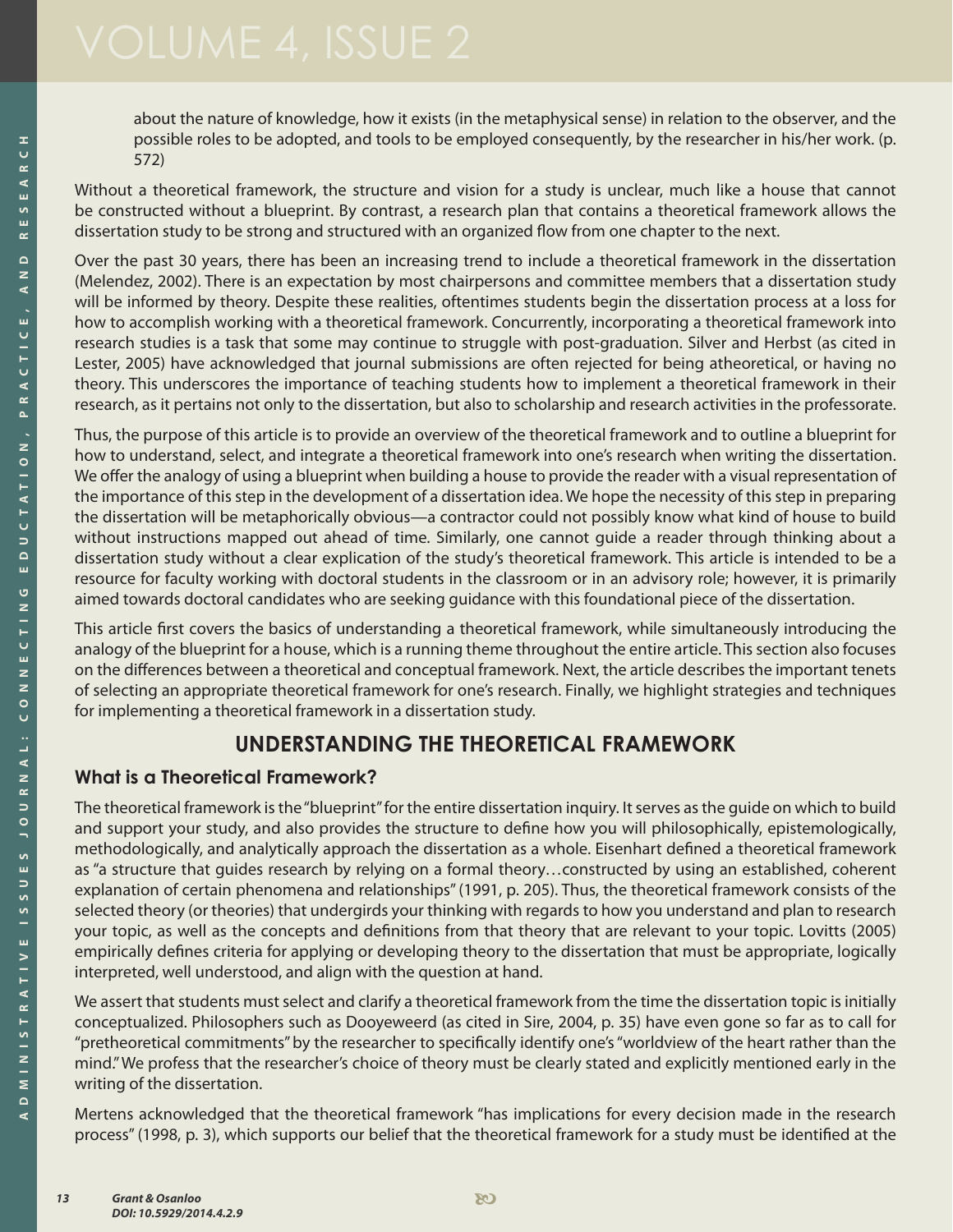

inception of dissertation work. We also believe that all research is theoretical. The importance of theory-driven thinking and acting should be emphasized in relation to the selection of a topic, development of research questions, focus of the literature review, the design approach, and analysis plan for the dissertation study. Anderson, Day, and McLaughlin (2006) capture the necessity of including a sound theoretical underpinning in a dissertation study with a quote from a dissertation supervisor who stated, "I don't see how you can do a good piece of work that's atheoretical" (p. 154). Similarly, Sarter (2005, p. 494) addressed the "limited usefulness of findings and conclusions" when a study is not justified by a theoretical framework. Evidence across disciplines is clear that the explicit identification and inclusion of a theoretical framework is a necessity of sound research.

#### **The Blueprint**

We liken the theoretical framework to the blueprint for a house—you (the student and researcher) are the architect who is charged with choosing what you are going to build and how the property will be constructed as you imagine it. Once you create the blueprint, others will have a basic idea of what concepts and principles you will use to establish the ideas and approaches to your dissertation. Only after a plan for the house has been determined can you begin to build the dissertation study.

There are two types of blueprint drawings that are used in the construction industry that correlate to the theoretical framework of the dissertation. First, an architect must create an *elevation drawing* to display the exterior of the home. This drawing offers an outside view of the style and structure, as shown in Figure 1.





Types of houses vary across the country, from a ranch, bungalow, an American Four Square, adobe style, Craftsman, split-level, etc. There is no one perfect or right style of house, although certain home styles dominate certain parts of the country. All can provide shelter and residency. Similarly, there is no one perfect or right theory for a dissertation, but certain theories are popular within each discipline. As an architect or construction developer must select the type of house to build, the researcher must choose a theory to structure the dissertation.

Theories come from a multitude of sources in each discipline, and there are always more being created and applied across fields. For example, there is a plethora of options within the realm of educational leadership for selecting a theoretical framework. The researcher must select the appropriate theory of how his/her "house" will look on the exterior. The following list details a sampling of commonly used theories across disciplines.

- Transformational/relational theories
- Transactional/management theories
- Servant leadership/moral theories
- **Trait theories**
- Situational theories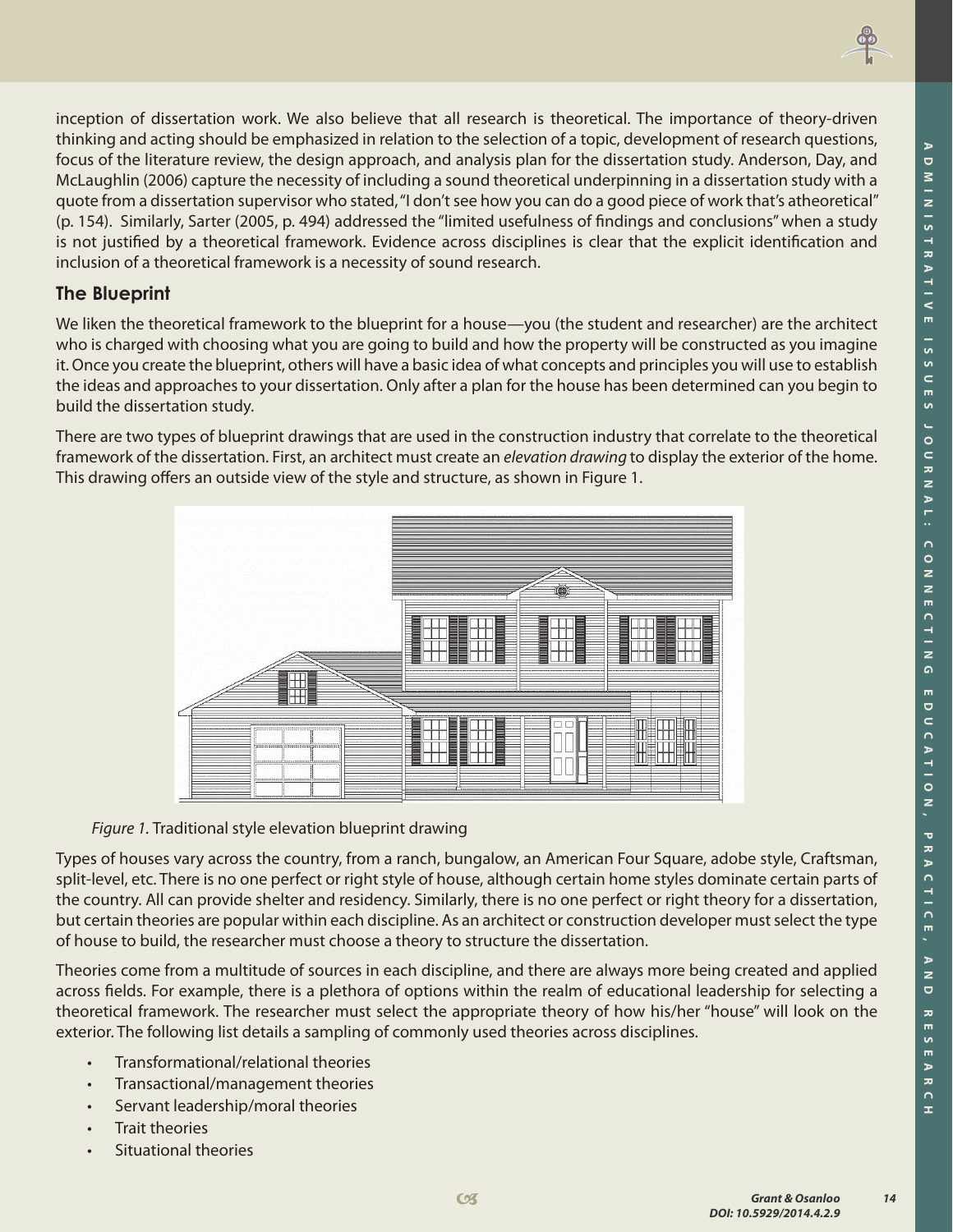- **Behavioral theories**
- Systems theory
- Developmental theory
- Cognitive theory
- Sense of community theory
- **Behavioral theory**
- Queer theory
- **Feminist Theory**
- Critical race theory
- Self-efficacy theory
- Functionalist theory
- Relational theory
- **Marxist Theory**
- Intersubjectivity theory
- Gender theory
- Change theory
- **Identity formation**
- Community of Inquiry
- Transformational theory

The researcher's choice of a theory provides structure to the entire dissertation. It provides a common world view or lens from which to support one's thinking on the problem and analysis of data.

The second type of blueprint is a *floor plan*, which details the interior details of the construction of a home. This drawing allows the viewer to see the floor plan as if you were looking down from above into the home itself. All homes contain common elements such as rooms, doors, toilets, a kitchen, ventilation, electrical outlets, and an aesthetic design. Yet how each home is organized or laid out will be in accordance with the design choice used in the elevation drawing. For example, bungalow homes have similar floor plans and exteriors, but these floor plans are very different than an adobe home, as shown below in Figure 2.



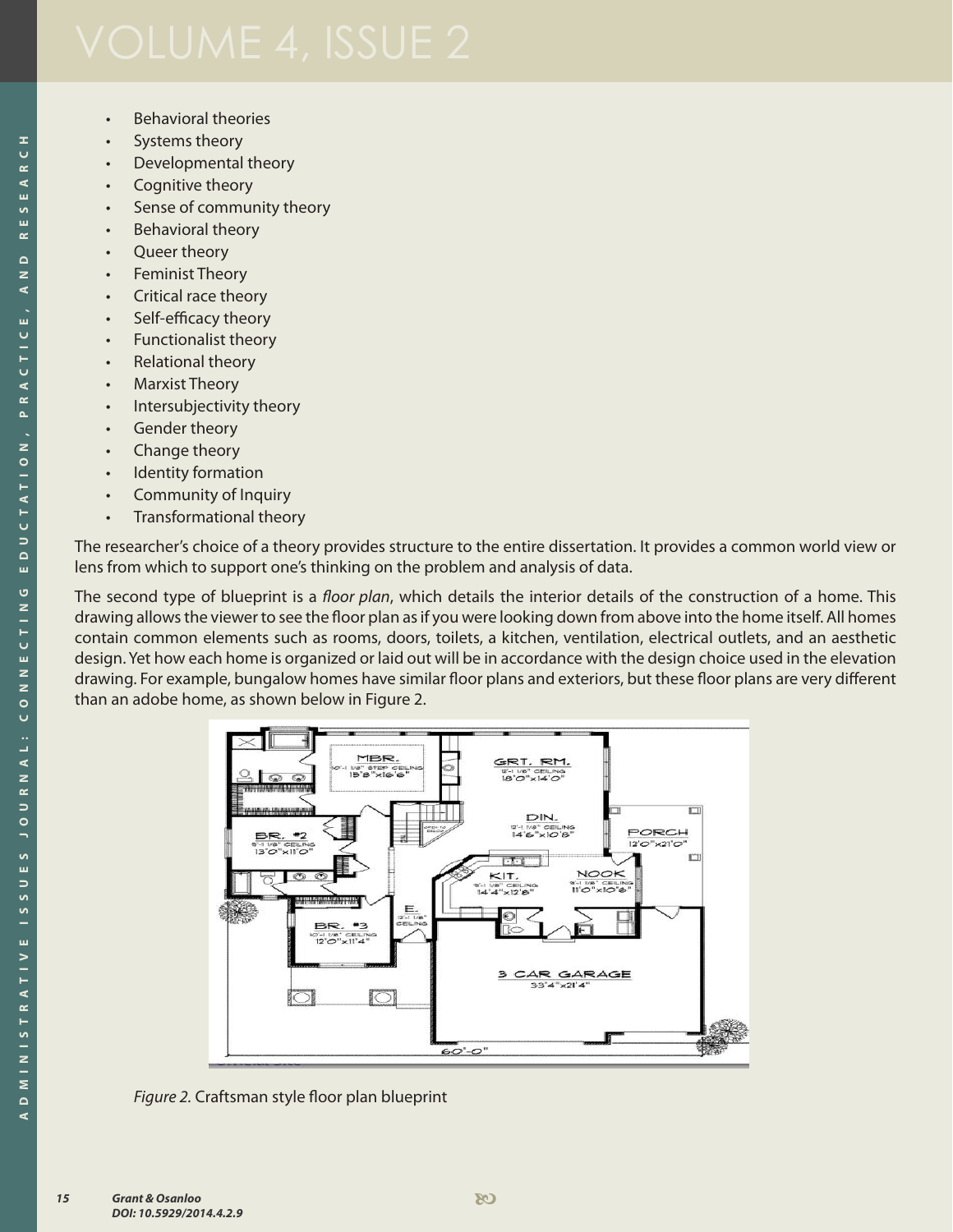

Similarly, most professional practice dissertations and research articles follow the typical format of Statement of the Problem, Literature Review, Methods or Research Design, Presentation of the Data, and Discussion. Yet the contents of each section or chapter will vary from student to student, and must be consistent with the theoretical framework selected for the dissertation as a whole.

The floor plan of the dissertation blueprint contains the theoretical principles, constructs, concepts, and tenants of a theory. Specific conceptual elements of a theory (i.e. the interior of a home) must align with the researcher's theoretical framework. Thus, you would not expect to walk into a bungalow style home and find massive stucco walls with rounded edges, which are characteristic of an adobe style house. In reference to the dissertation blueprint, if you select transformational leadership as your theoretical framework, each chapter should connect to theorists who have written about leadership and concepts drawn from this framework. It would not be appropriate to discuss variables that do not relate to principles of transformational leadership (e.g. gender, age, or ethnicity). This would be akin to placing stucco, rounded walls in your Craftsman style home. Principles and constructs (the interior blueprint) that do not derive from your theoretical worldview of the study (the exterior blueprint) would be inconsistent and out of place.

Before committing to a research design, you must first consider the guiding principles for your inquiry so that readers will understand how you have situated the problem of study in relation to a theoretical context. The theory selected for your study offers a conceptual basis for understanding, analyzing, and designing ways to investigate a problem. Thus, you need to know how you will define and approach your research problem and provide a rationale for how and why you are conducting your study in order for the reader to get a sense for where you stand on the problem itself. This belief is supported by Maxwell, who wrote, "The function of this theory is to inform the rest of your design—to help you to assess and refine your goals, develop realistic and relevant research questions, select appropriate methods, and identify potential validity threats to your conclusions. It also helps you justify your research" (2004, pp. 33-34).

Embedded within the discussion of a theoretical framework is an explanation of a conceptual framework. While these two ideas are similar in nature, they do differ in their approach, style, and utilization within a dissertation. This is an important distinction for doctoral students to understand and grasp.

#### **The Difference Between a Theoretical and Conceptual Framework**

Theoretical frameworks are sometimes referred to as a conceptual framework; however, these terms are neither interchangeable nor synonymous. They can be vague and lead to confusion for students and dissertation committee members alike. As such, it is important and necessary to differentiate these terms.

We distinguish the two terms by clarifying that a theoretical framework is derived from an existing theory (or theories) in the literature that has already been tested and validated by others and is considered a generally acceptable theory in the scholarly literature. As Merriam (2001) proposed, it is the researcher's lens with which to view the world. It is the responsibility of the doctoral student to make a unique application of the selected theory (or theories) so as to apply theoretical constructs to his or her dissertation study.

Traditionally, theoretical frameworks are developed a priori, or before data collection in quantitative designs. However, a theoretical framework may also involve a theory that is developed in the course of the dissertation study. Qualitative research designs may begin with a structured, or perhaps less structured theoretical framework to keep the researcher from forcing preconceptions on the findings. In the latter case, the theoretical framework often emerges in the data analysis phase. Our dissertation committee work has focused almost exclusively on working with students who "borrow" blueprints from someone else's theory and use those plans to build their own home. For example, one of our doctoral candidates used Burns (1978) transformational leadership theory to investigate how school leaders implemented a change process in a K-12 environment. Principles and concepts of transformational leadership were threaded throughout all chapters of the dissertation.

We believe this approach towards the utilization of theoretical frameworks can be used with qualitative, quantitative, and mixed method designs. However, we recognize that doctoral candidates are capable of crafting their own blueprint for a new theory to be developed a posteriori as a result of their research endeavors.

On the other hand, a conceptual framework, in our view, is the researcher's understanding of how the research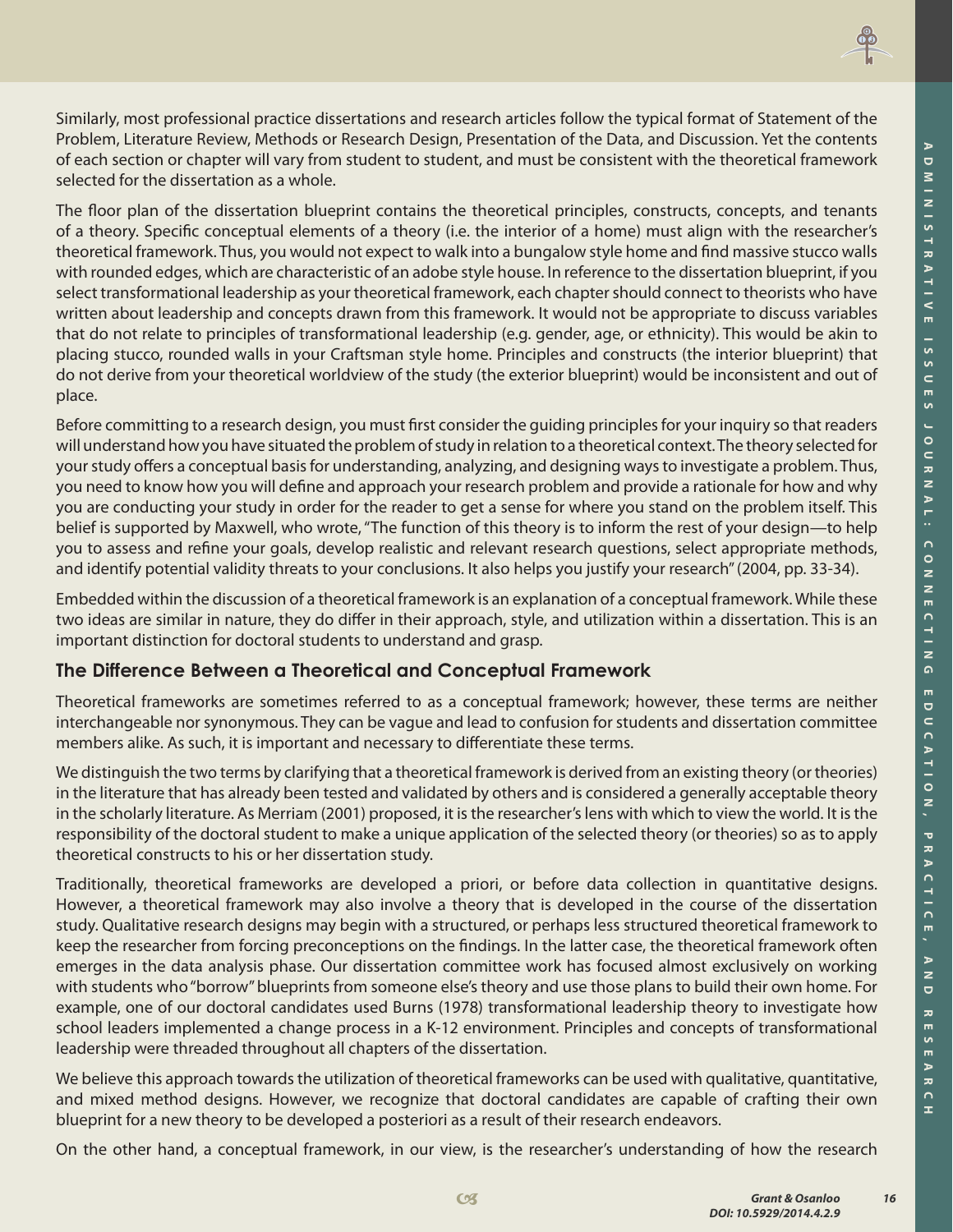problem will best be explored, the specific direction the research will have to take, and the relationship between the different variables in the study. This is best summarized by Miles & Huberman (1994), who categorized it as a system of concepts, assumptions, and beliefs that support and guide the research plan. Specifically, the conceptual framework "lays out the key factors, constructs, or variables, and presumes relationships among them" (1994, p. 440). Moreover, Camp (2001) aptly described a conceptual framework, asserting that a conceptual framework is a structure of what has been learned to best explain the natural progression of a phenomenon that is being studied.

The conceptual framework offers a logical structure of connected concepts that help provide a picture or visual display of how ideas in a study relate to one another within the theoretical framework. It is not simply a string of concepts, but a way to identify and construct for the reader your epistemological and ontological worldview and approach to your topic of study. The conceptual framework also gives you an opportunity to specify and define concepts within the problem (Luse, Mennecke, & Townsend, 2012). Once the conceptual framework for a dissertation has been established, you can then begin to determine how to go about writing your dissertation.

In another example from our work supervising dissertations, one candidate relied on best practices in the research literature associated with interventions with special needs children. Relying on national policies and protocols associated with Response to Intervention (RtI), core principles of the Federal policy (screening, diagnosis, and progress monitoring) were analyzed in relation to parent perceptions of service provisions for their children. Thus, RtI and best practices literature served as the conceptual framework for the study. However, the theoretical framework was that of educational equity theory, as shown in Table 1.

Table 1

*Distinction Between a Theoretical and Conceptual Framework*

| <b>Theoretical Framework</b>      | <b>Conceptual Framework</b>                                                                                          |
|-----------------------------------|----------------------------------------------------------------------------------------------------------------------|
| Theory: Educational Equity Theory | <b>Rtl Best Practices</b>                                                                                            |
| Theorists:<br>Marx (1975)         | Core concepts: screening, diagnosis,<br>progress monitoring (as defined by No<br>Child Left Behind legislation       |
| Brookover & Lezotte (1981)        | Key theoretical principles: equality,<br>justified inequality, fair process, social<br>justice access, participation |

Returning to our analogy of how writing a dissertation is similar to building a house, we believe that the theoretical framework and its associated tenants and principles would entail the elevation blueprints for a house, whereas the conceptual framework would involve the floor plan blueprint of how information flows throughout the dissertation. Although these steps may be taken in tandem or one by one, we profess that the dissertation committee must challenge students to articulate both the conceptual and theoretical frameworks prior to beginning the dissertation.

# **SELECTING AN APPROPRIATE THEORETICAL FRAMEWORK**

Selecting an appropriate theoretical framework for your dissertation research is an important and necessary process with which all doctoral students should engage. The selection of a theoretical framework requires a deep and thoughtful understanding of your problem, purpose, significance, and research questions. It is imperative that all four constructs—the problem, purpose, significance, and research questions—are tightly aligned and intricately interwoven so that your theoretical framework can serve as the foundation for your work and guide your choice of research design and data analysis.

Think of the electrical system running through a house: your problem, purpose, significance, research questions, methodology, and data analysis plan must flow through all rooms in your house, connecting all the elements explicitly together to deliver power throughout the dissertation. All rooms of a house require electricity. Similarly, all aspects of the dissertation research should connect to the theoretical framework.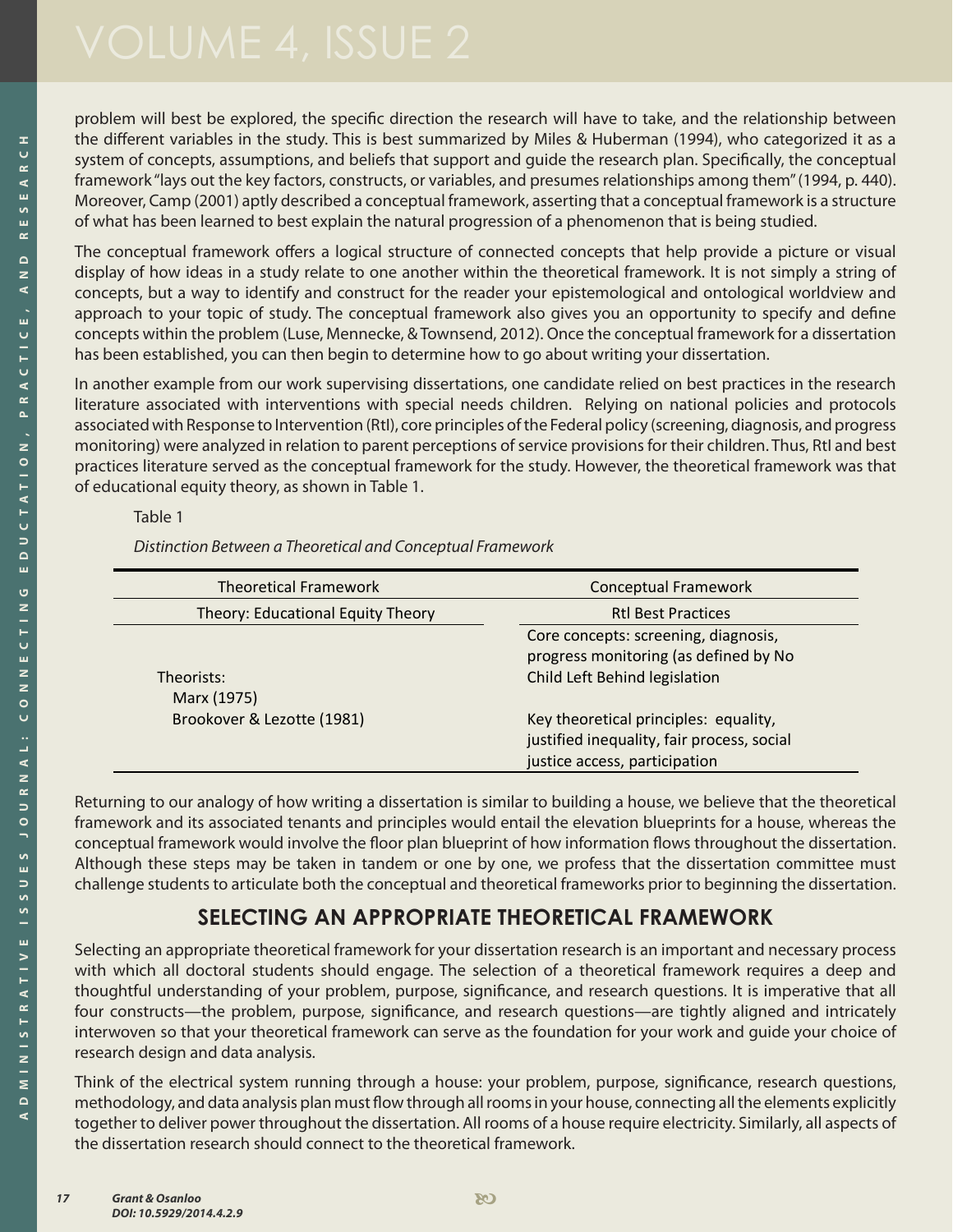

For the purpose of review and consistency, it is important to briefly discuss the essence of the problem, purpose, and significance of dissertation research.

#### **Brief Discussion of Problem, Purpose, and Significance in Dissertation Research**

 **Problem.** This is one of the most critical parts of the dissertation research. The problem statement establishes an interaction by two or more factors that produce a dilemma or quandary that can cause for further examination. The problem statement defines the root problem as well as the other variables and constructs inherent to the problem. It identifies an area that needs further research or helps to resolve/address an existing problem in the field. How does the theoretical framework emerge or connect to the problem? What does the problem look like from the outside?

 **Purpose.** This section defines the purpose, or justification, of your study. That is to say, what are the aims and/ or outcomes for the problem you have generated? Think in terms of the following questions: The aim of this study is to...? The purpose of this study is to...? What do you hope to do with this study that will add to, critique, or revise current knowledge in the field? Answering these questions will allow you to describe how the chosen theoretical framework relates to the purpose of the study.

 **Significance.** Describe the significance, the importance of, or the "so what" of this exploration. Why is this an important topic? To whom is it important? Why should readers in your particular field, and in general, care about this issue? Explain the potential value of this study and how it can add to the body of existing work and knowledge in the field. This section will help you determine the audience for your study as well. Additionally, you will need to explain why you have chosen a specific theoretical framework in relation to the importance of your study.

Aligning your theoretical framework with the problem, purpose, and significance is an important part of the dissertation process. Again, consider the analogy of the necessity of a blueprint when building a home—by creating a solid, strong blueprint you can then establish the varying parts and levels for the knowledge you want to build/ know.

### **Understanding Your Research Questions Using the Lens of the Theoretical Framework**

The development of the research questions in your dissertation has a direct impact on the other parts of your study, including but not limited to the theoretical framework. The relationship between the research questions and theoretical framework is complementary.

Both the main research question or hypotheses and any sub-questions of your study should embody recognizable aspects of the theoretical framework and articulate the theoretical framework in a manner by which is can be further explored by your dissertation research. Because the theoretical framework connects the reader to existing knowledge, the research questions of your study act as the liaison between the existing knowledge and the problem you want to resolve. For example, if the "lens with which you view the world" is critical of systems and institutions, then your research questions could be framed around the ideas of in/equality, social justice, and access/barriers. A researcher with this particular lens would investigate the issue of parental involvement in a high-needs urban setting using this type of question: "How can school administrators and teachers encourage more active engagement by parents of high-needs students as a way to promote equal access and use of school resources?" This question incorporates the theoretical framework of educational equity theory (e.g., "to promote equal access"), as shown in Table 1. In contrast, the question, "How can parents of high-needs students become more actively involved in their student's education and school-life?" does not include a theoretical framework.

As evidenced by the information above, the theoretical framework, your blueprint, is integral in developing the key components of your dissertation, including the problem, purpose, significance, and research questions. Keeping this idea in mind, the selection of a theoretical framework is one of the most important steps in moving from thinking about your dissertation research to actually starting your dissertation research.

### **Choosing the Right Theoretical Framework for You**

As stated earlier, most research studies in social and behavioral sciences (regardless of disciplines) have a base for conducting research. This base is called the theoretical framework. The theoretical framework serves as a guide to your research and assists in determining what things you will measure and examine. The theoretical framework is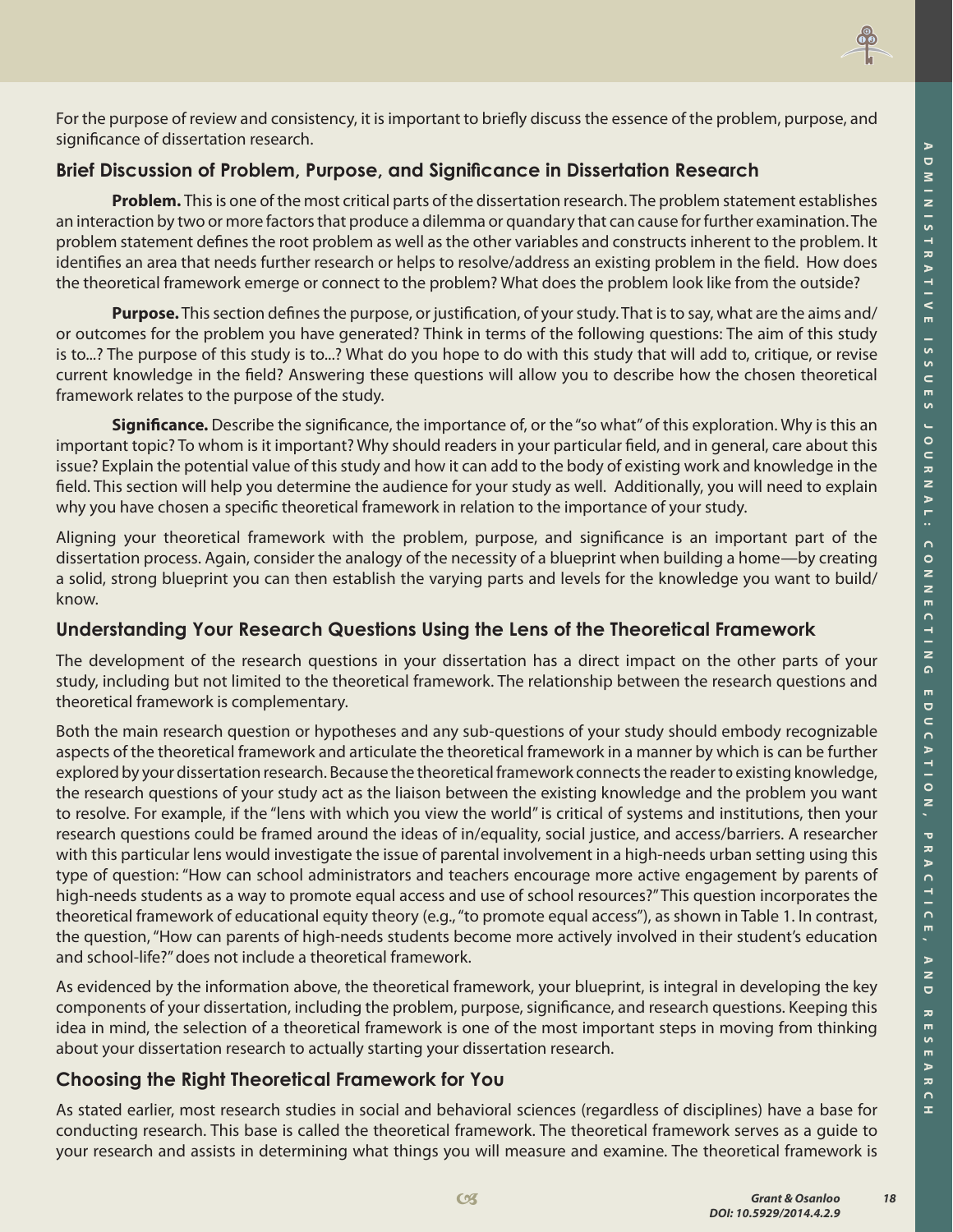something solid and reliable on which to build your research and to inform the rest of your design.

As such, it is important to examine your own epistemological beliefs when selecting a theoretical framework. Our beliefs are influenced by assumptions, values, and ethics, which are all personal postulates. It is impossible to not have preconceived notions, even if they are very general in nature. Due to this, your fundamental beliefs affect how you will examine and explore research, especially your theoretical framework. In this vein, it is important to reflect on your own worldview and way of conceptualizing problems. What is the lens with which you view the world? For example, if you view the world from a pragmatic lens, choosing critical theory would not be the best way for you to proceed with a theoretical framework, whereas, if you view the world through a lens of interconnectedness of human beings, social network theory might be a good choice as your study's theoretical framework. There is no one theory that fits best with any inquiry. However, it is the researcher's responsibility to select and provide a clear rationale for the choice of theory to ensure that it aligns and supports the structure of the study's purpose, research questions, significance, and design.

In order to select the most appropriate and best-suited theoretical framework for your dissertation research, consider the following guidelines:

- 1. Begin by identifying your beliefs.
- 2. Consider several theories that intersect nicely with your epistemological values and broaden your way of thinking about the concepts in your study.
- 3. Develop a working knowledge of the theories and understand why each theory is important to you.
- 4. Conduct a brief literature review to find support for your theories.
- 5. Consult the ProQuest Dissertations and Theses Database to review how others have applied the specific theories you are considering.
- 6. Consider arguments that oppose your beliefs and theories.
- 7. Apply answers to "how" the theory connects to your problem, the study's purpose, significance, and design.
- 8. Select one theoretical framework that provides a solid, descriptive 'blueprint' for your reader.

Rich theories will offer both an elevation blueprint (i.e., provide structure for the dissertation) and a floor plan (i.e., provide concepts and purpose). This will help you focus your study's design and analysis plan to better build your research.

# **INTEGRATING THE THEORETICAL FRAMEWORK**

#### **A Theoretical Framework Can Enhance Your Literature Review**

In general, the literature view is a discussion of your knowledge about the topic under study and how that knowledge is supported by the research literature. Often, the literature review acts as the foundation of your study.

When conceptualizing your literature review, it is important to understand the purpose of the literature review in the dissertation. The literature review is designed to demonstrate the researcher's knowledge of a particular subject area, field, and discipline. This includes key terms, ideas, theories, vocabulary, and of course, seminal researchers and research within the specific field. Hart (1998) asserted that the literature review plays a role in discovering important variables relevant to the topic; synthesizing and gaining new perspective; identifying relationship between ideas and practice; establishing the context of the topic or problem; rationalizing the significance of the problem; understanding the structure of the subject; and relating ideas and theory to applications (p. 27). Last, and certainly important for a burgeoning scholar, is the notion that the literature review can identify the gaps or paucity of information relevant to specific areas in the literature. These perceived gaps are the specific areas in which the researcher can significantly contribute to the literature and field.

The theoretical framework and the literature are intrinsically linked. Often, a theoretical framework can be used as a guide for logically developing and understanding the different, yet interconnected, parts of the literature review.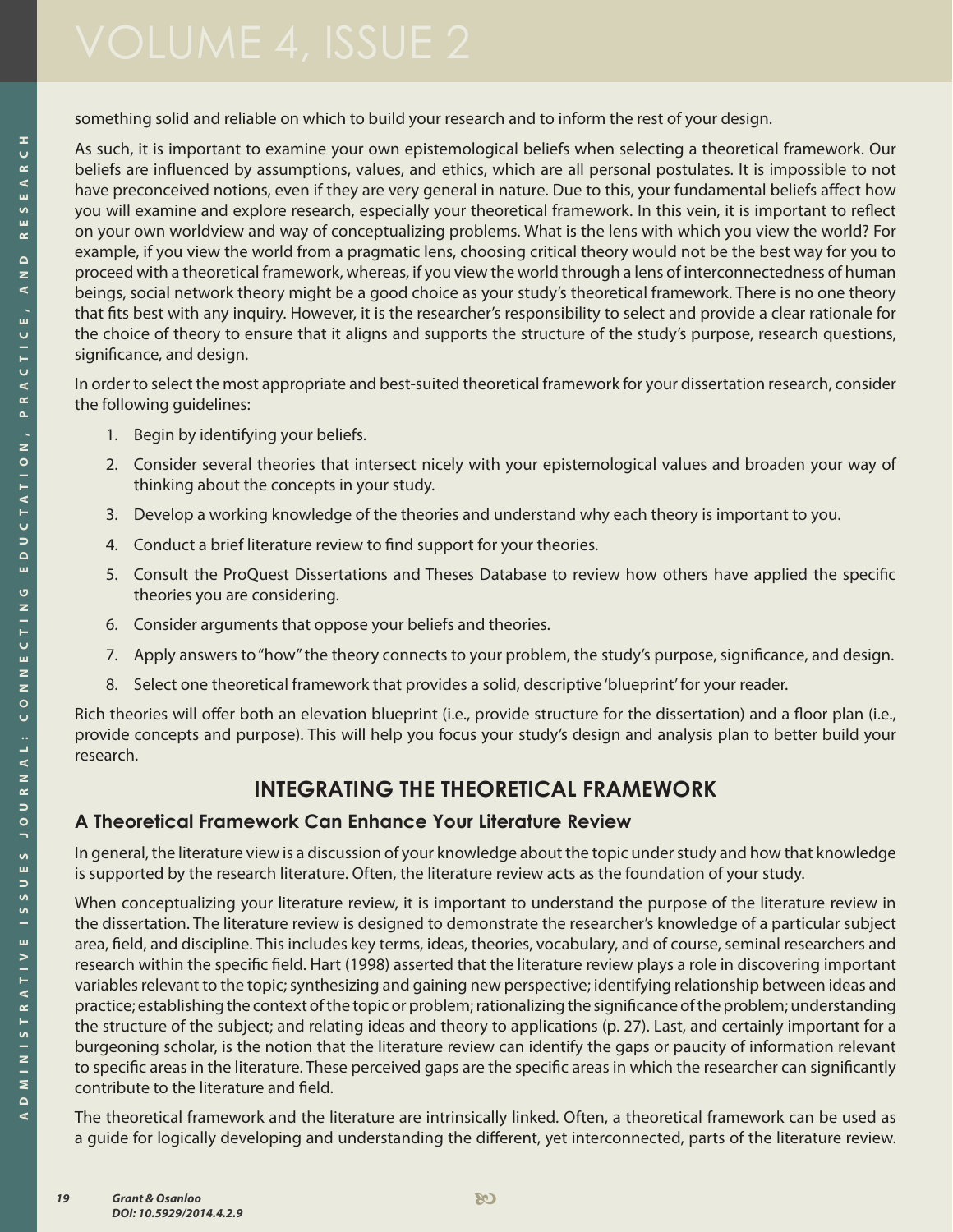

As you center on the "lens with which you view the world" you should in parallel develop the established empirical literature in the field you are studying. The theoretical framework and literature can then be developed harmoniously, and then be used to support the data, interpret the findings, and underlie the recommendations.

#### **Using Concept Mapping to Align your Theoretical Framework and Literature Review**

Concept mapping is a useful tool that can be used to define your theoretical framework and to visually display how it is applied to your literature review. Concept mapping is a process for representing and organizing ideas using pictures (Novak & Cañas, 2006). Ideas are written in boxes and linked with arrows carrying explanatory legends to depict pictorial links between ideas.

The ability to construct a concept map illustrates two essential properties of understanding: the representation and the organization of ideas. Halford (1993) stated that "to understand a concept entails having an internal representation or mental model that reflects the structure of that concept" (p. 7). A concept map is an attempt to make explicit such a mental model so that it can be reviewed with others (Chang, 2007). The construction of concept maps is an excellent way to offer a preliminary organization of knowledge and to structure your understanding of how you will approach your dissertation topic.

Concordant with our analogy of a floor plan blueprint, a concept map offers you a tool to draw a plan for how you will approach your investigation within a specific theoretical framework. First, review literature and organize key issues of interest related to your topic using headers with key authors noted below each issue or theme. These are the foundational concepts that support your chosen theory. Next, arrange your ideas in a hierarchical, logical structure to create a floor plan for your house. Start with general ideas and funnel your thinking down to more specific, related topics. Each idea should have a clear purpose and significance in relation to the topic as a whole. The reader should be able to begin to see a clear picture of your ideas by previewing the organization and identification of your headings. Then, imagine you are an engineer who must add an electrical system to the floor plan blueprint of the house: use conduit and electricity to connect your research problem, research question, and significance. Where do ideas flow? What are the linkages from each concept to the next? Which concepts are most closely aligned (or derived) from the literature on your chosen theory? Draw visual arrows, connectors, and boxes among concepts. Finally, frame out the entire map with your theoretical framework and your research question.

The concept map will better help you write the literature review in an organized manner that is aligned with the theoretical framework. The following items will be included in a strong dissertation literature review rooted in theory:

- 1. A brief statement of your topic
- 2. An introduction to the organization of the literature review
- 3. Identification of your chosen theoretical framework (defines the theory, identifies key theorists, history of theory)
- 4. Specification of key theoretical principles to be applied to your topic, organized around conceptual subheadings
- 5. Identification of conflicts and controversies in the literature
- 6. Identification of gaps in the existing literature
- 7. In the last paragraph only, an explanation of how your proposed study connects to existing literature

A holistic view of your developing concept map will allow you to view concepts that may or may not fit with your theoretical framework. What aspects of your research question have not yet been addressed on your map? What connections are weak or need additional detail? Does the theoretical model, the exterior elevation blueprint, "fit" with the drawing's interior blueprint as you imagined it? Does each space of the proverbial house to be built have an intended purpose and rationale for being there? Your dissertation committee can help you evaluate the feasibility of the plan and approach for your dissertation.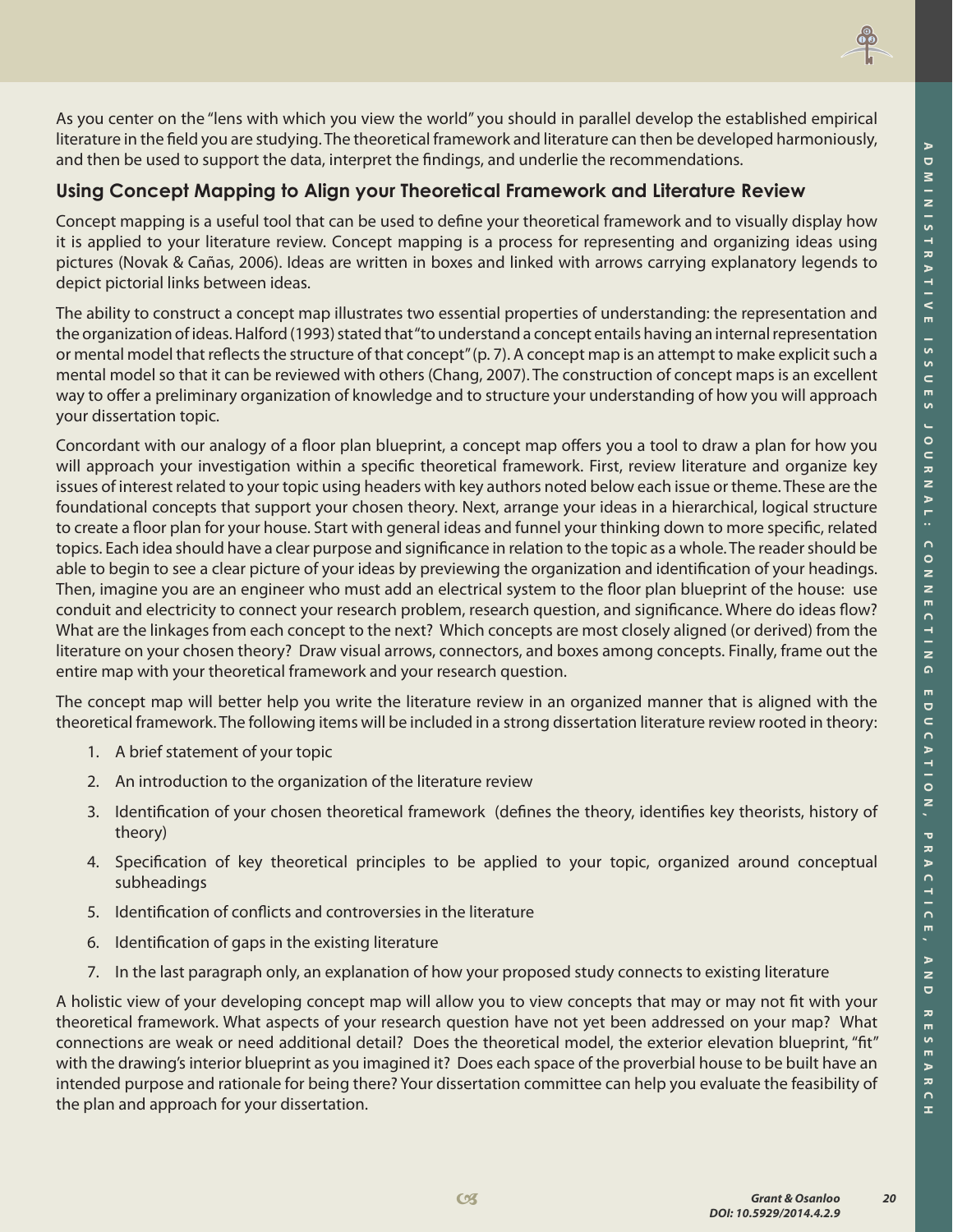### **Applying the Theoretical Framework to Your Research Methods**

One of the many values of having a clearly identified theoretical framework for a dissertation study is the ability to use this material to support and build the methodological plan. The use of a theoretical framework is not limited to problem formulation and the literature review—it should guide your study throughout the dissertation (Torraco, 1997).

Theory provides clear directions for how the researcher has moved beyond intuition and "pretheoretical commitments" to a solid basis for understanding and conceptualizing a topic within the context of the study. A theoretical framework permits the researcher to identify the design and the evaluation of a problem in a way that will allow the theory to be measured, tested, and extended to serve as a guide for the design of a study. A good blueprint paints a very clear picture as to the subject matter. Similarly, a good theoretical framework will offer the reader all the pieces needed to understand how the researcher has assembled the study.

Trifiletti et al. (2005) rated the use of theoretical application in research studies from "low" to "high" levels of how explicitly theory is applied and threaded through all aspects of a study. In our experience, a more explicitly identified and integrated theory used throughout the dissertation (e.g. Trifiletti's "high" level of theoretical application), the stronger and more descriptive the framework (or blueprint) will be for the house being built.

Whether you are constructing a quantitative, qualitative, or mixed method study, the theoretical framework will often dictate the data collection plan that you develop and will illuminate information within the data. This can be a fairly straightforward process when constructing a quantitative research study based on a theory that has associated concepts, constructs, or ideas. Each of those constructs or theoretical notions can be used to structure the data collection and data analysis plan. Lester reported, "There is no data without a framework to make sense of those data" (2005, p. 458). Research findings can "be used to support, extend, or modify" (ibid, p. 459) a borrowed theory presented and applied in the dissertation. Consequently, approaching one's data with a theory that was determined a priori offers a way to follow the blueprint for constructing the entire house.

For example, if your theoretical framework relates to Greenleaf's servant leadership theory (1977), quantitative measures such as a survey instrument or an observational protocol would be constructed, applied, and/or organized around the 10 principles of servant leadership. Data analysis and testing of relationships among variables can follow the tenants of Greenleaf's theoretical principles. Fortunately, many existing quantitative instruments used in dissertations are rooted in a theory, allowing for novice researchers to borrow theoretical frameworks to structure the methodological plan in a study.

Qualitative research methods may or may not involve a theory that is explicitly determined a priori. In some instances, the pre-determination of a theoretical framework would be the antithesis of the very nature of the method itself. However, this does not mean that theoretical frameworks are abandoned in qualitative inquiry. In these cases, qualitative research methods have theoretical underpinnings that guide the study with emphasis on the development of a theory a posteriori during the data analysis phase (Munhall & Chenail, 2008). The theoretical structure would be described after taking an inventory of available resources (e.g. data) prior to deciding on a blueprint from which to build.

If you are seeking to understand workplace bullying, you may discover themes in interview data that establish an emerging framework for understanding the phenomenon. Allowing theory to arise from qualitative methods may lead to a new conceptualization of the topic, or to the alignment of findings with an existing theory that can be compared and contrasted in the analysis. Thus, a revised supposition of workplace bullying rooted in employee emotional intelligence may emerge from the data, which would allow you as the researcher to identify, expand, or critique a new theoretical approach to the topic of inquiry.

Both an elevation blueprint and a floor plan blueprint must be supplied in order for a contractor to build a house. Similarly, a theoretical framework and its associated concepts is needed to structure the methodology and analysis of a dissertation. The use of qualitative, quantitative, mixed methods, or action research approaches in a study may relate to the sequence of events taking place to understand, select, and apply the theoretical framework. However, the end product (i.e. the dissertation blueprint) will provide the researcher's audience with a clear picture to explain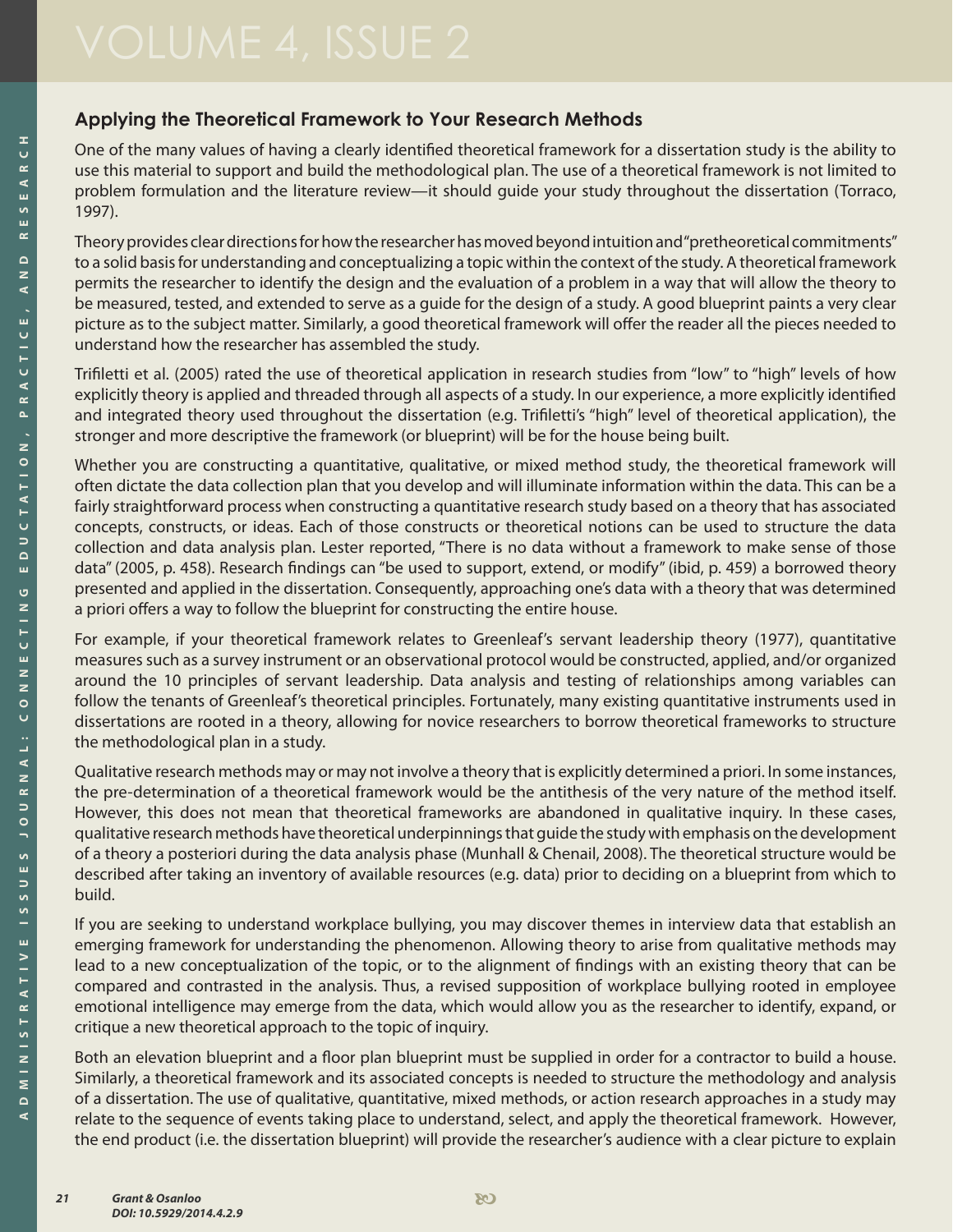

# **APPLYING THE HOUSE ANALOGY - AN EXAMPLE**

In order to assist in driving home the points we are making in the article, we will provide you with an in-depth example of applying the house analogy to your dissertation study. Let us use the example of gender gaps in school finance to underscore the ideas mentioned in this article. First, we describe the epistemological beliefs of the student who is conducting this research. Second, we provide you with an example of a problem, purpose, significance, and research questions associated with this topic. Third, we highlight some of the key components of the literature review that should be discussed when examining school finance. Fourth, we offer an example of a theoretical framework that is aligned with the aforementioned components of the study. And lastly, we give an example of a methodological plan for the proposed study. The examples of sections provided below are greatly abbreviated. They do not exemplify the actual length of these different sections. We did this for purposes of content and clarity.

#### **An Example**

Student "Alicia" is a bi-racial female who is in a doctoral program in educational leadership and who was formerly a journalist for a national newspaper. She spent much of her early career interviewing people for newspaper articles. As such, she has a keen knack for listening to people, taking notes while others speak, and summarizing long interviews. In addition, because of her vast experiences as a bi-racial female she has learned to be self-reflective, become concerned with issues of justice, and offer critiques of institutions, policies, society, and culture. She would position herself academically as a critical theorist.

 **Problem.** At Sunshine Desert College (a pseudonym), Alicia reviews preliminary author first name and abstract data that reveals of 25 doctoral dissertations completed in the past five years in the entire Department of Educational Leadership, only one dissertation completed by a female student included school finance in the abstract, whereas eight males in the same program addressed this topic within their dissertations.

 **Purpose.** The purpose of this study is two-fold. The first aim of the study is to understand what leads to the large gender gap in the topic selection of the doctoral student population in the Department of Educational Leadership. The second aim of the study is to provide educational administrators with strategies for encouraging more female students to participate in finance reform and fiscal issues in school administration as a topic for their doctoral dissertation.

 **Significance.** This research is significant because it will potentially help increase the representation of a minority population, women, to the field of education finance. Moreover, by increasing the number of female doctoral students interested in school finance there could potentially be a greater number of educational leadership female administrators and school board members, which in turn could provide more role models for women looking to go into the field to better prepare female leaders in the fiscal needs of schools so as to reduce inequitable funding practices.

 **Research Questions.** Main research question: What is the reason for the gender gap in dissertation topics at the Department of Educational Leadership at Sunshine Desert College? Two sub research questions: How do female doctoral students in the Department of Educational Leadership at Sunshine Desert College perceive this gender gap? What are the reasons why female doctoral students do not pursue topics related to school finance? How can educational leaders work to improve this gender gap?

 **Literature Review.** Key topics will include the history of school finance practices, school finance reform, fiscal responsibility, inequality in funding practices, and the roles of women in school administration. Figure 3 displays an example of a concept map for Alicia's topic.

 **Theoretical Framework.** Feminist Theory. Key theoretical principles include gender discrimination; social, institutional, and political factors influencing women's position in society; oppression and inequality of women; hegemony; and patriarchy.

**Conceptual Framework.** Gender socialization in the field of education, women's professional experiences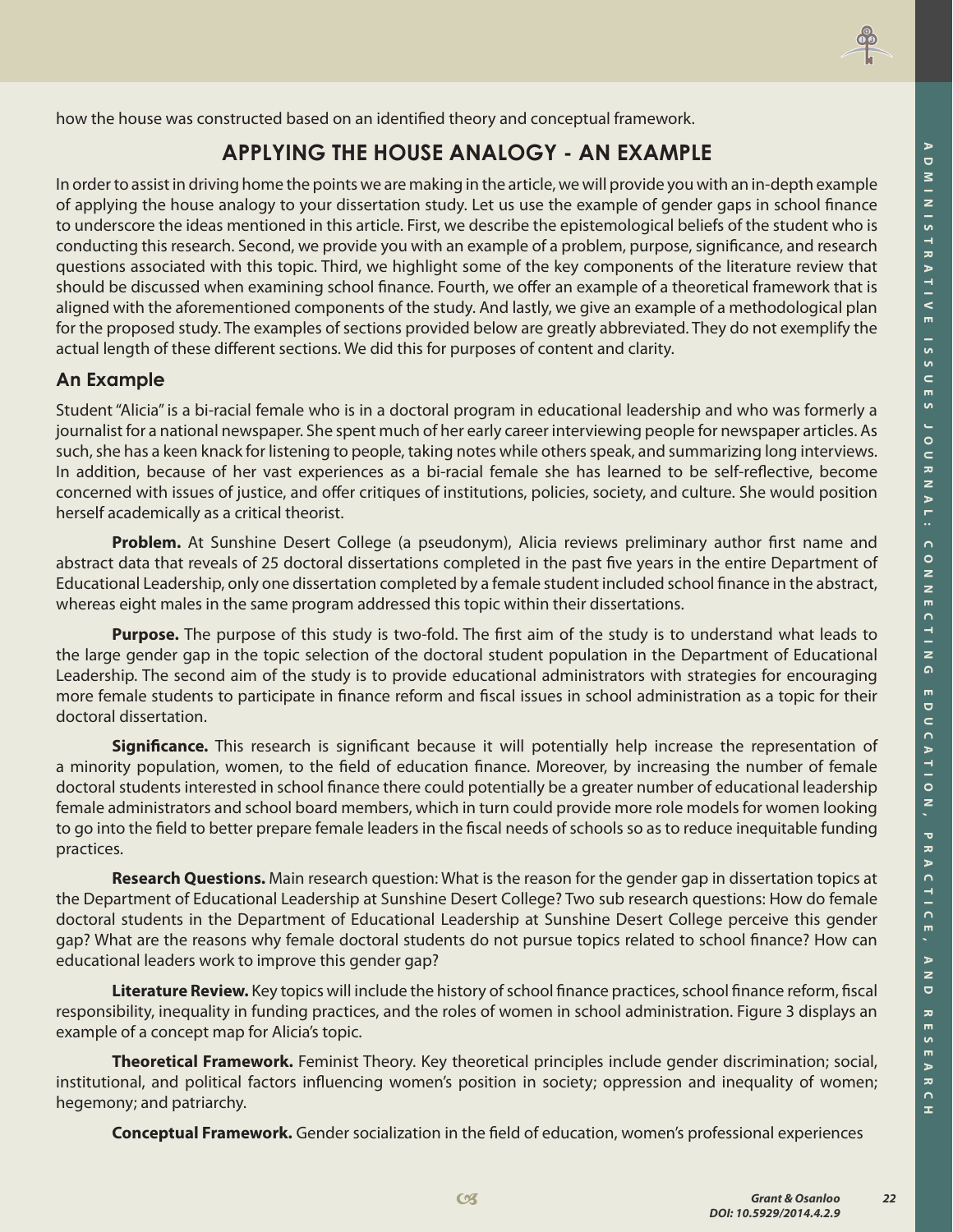#### **Feminist Theory Feminist Theory**

Theorists: deBeauvoir (1949), Friedan (1963), Lorde (1976), Power (2004) Theorists: deBeauvoir (1949), Friedan (1963), Lorde (1976), Power (2004)



*Figure 3.* Concept Map

in the field of education, male dominance of math, accounting, and finance disciplines within educational structures.

 **Methods.** Qualitative case study of Sunshine Desert College—four data sources are interviews with Sunshine Desert College doctoral graduates, focus groups with local area K-12 school administrators, reflective journaling by current Sunshine Desert College educational leadership students (all fit with feminist theory), and dissertations completed by Sunshine Desert College Department of Educational Leadership doctoral candidates over the past 10 years.

 **Data analysis plan.** Thematic analysis of interviews, focus groups, and reflective journal data using a priori categories from feminist theory including gender socialization, gender inequality, patriarchy, and gender expectations. Content analysis of dissertations categorized by pre-determined gender role ideology of topics associated with gender ascription and norms.

#### **Checklist for Integrating a Theoretical Framework**

Doctoral students can use the following checklist as a member-check for before, during, and after you write your dissertation. Keep these questions in mind as you write.

1. Which discipline will the theory be applied to?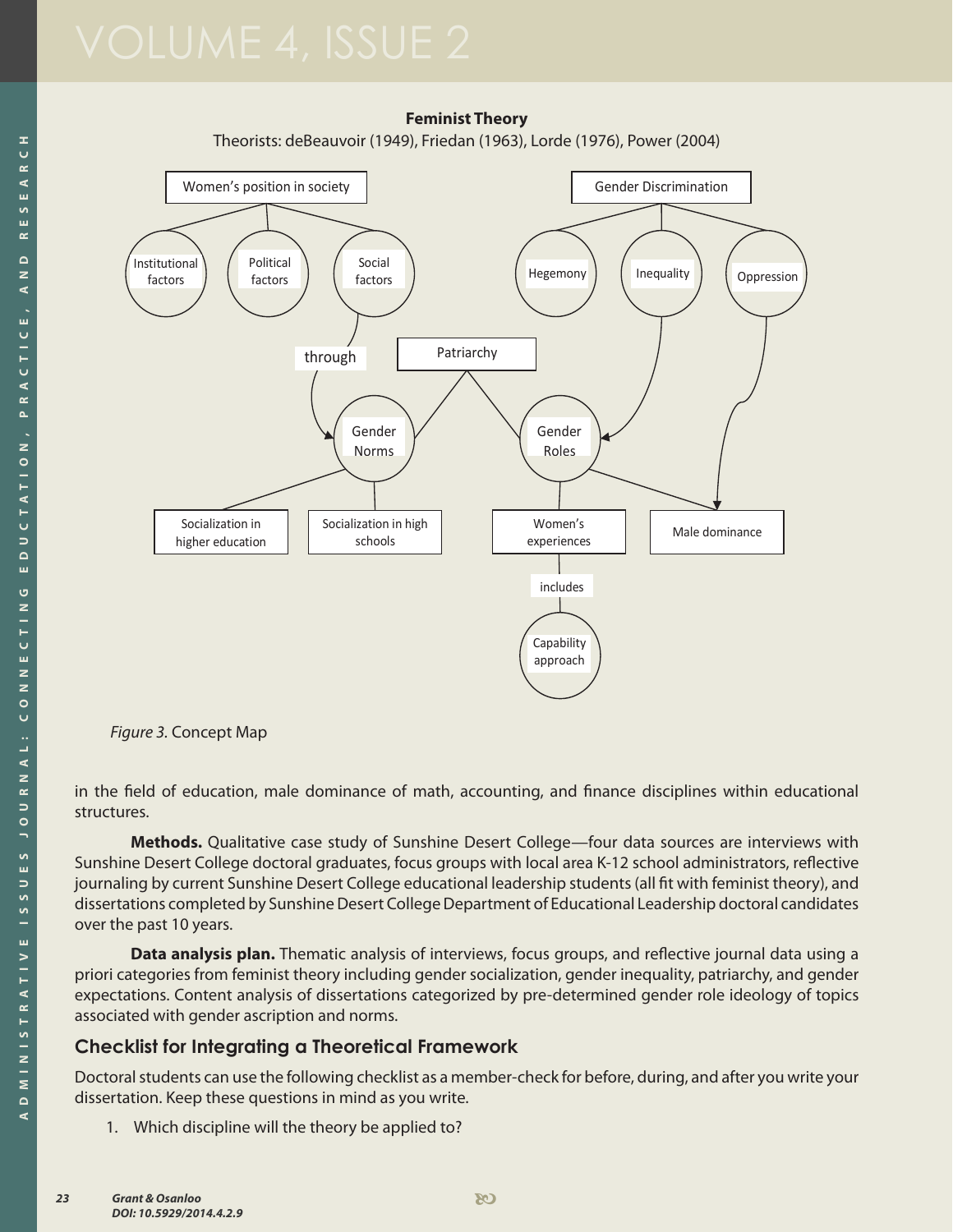

- 2. Is the theory an appropriate fit with the methodological plan?
- 3. Does the study's methodology draw from the principles, concepts, and tenants of the theoretical framework?
- 4. How big is the theory? Is it well developed, with many theoretical constructs that require investigation or too small in scope to fit with the topic? Have specific concepts and theoretical principles been selected to meet the objectives of the study?
- 5. Do the problem, purpose, and significance of your study align well with the theoretical framework?
- 6. Can the theory be used in conjunction with the research questions being developed? Or do research questions need to be modified to incorporate and reflect theory defined a priori?
- 7. How does the theoretical framework inform your literature review?
- 8. Does the data analysis plan utilize codes determined a priori based on the selected theoretical framework? Or does the data analysis plan allow for the development of grounded, a posterori codes that can be connected to a new, evolving theoretical framework?
- 9. Does your theoretical framework undergird your conclusions, implications, and recommendations based on the data analysis?

### **SUMMARY**

Multiple theories give varying perspectives on the same issue. Thus, each researcher must decide which lens to use, or which blueprint to follow to build an argument, establish the context of the problem, and explain findings. The researcher must keep the theoretical framework front and center in justifying the research questions, the problem, the significance of the study, and as a way to help determine the research design and the analysis plan. Information that is gathered for a dissertation needs to always be interpreted through a theoretical framework in order to offer a clear explanation of what has been found or the researcher risks being saddled with the previously mentioned "limited uselessness of findings and conclusions" (Sarter, 2006, p. 494).

The nature of the dissertation is such that it will begin with the blueprint, but over time will focus on the house itself instead of a representative sketch or plan. You will not "see' the blueprint anymore, and its intended purpose will be clear to all who read your work. The theoretical framework weaves its required elements into the building process so that it becomes indistinguishable from the house itself. What you are left with is a home to call your own.

#### **REFERENCES**

Anderson, C., Day, K., & McLaughlin, P. (2006). Mastering the dissertation: Lecturers' representations of the purposes and processes of Master's level dissertation supervision. *Studies in Higher Education, 31*(2), 149-168.

Avolio, B. J. (2003). Examining the full range model of leadership: Looking back to transform forward. In D. Day, & S. Zaccarro (Eds.), *Leadership development for transforming organizations: Grow leaders for tomorrow* (pp. 71–98). Mahwab, NJ: Erlbaum.

Bass, B. M. (1990). From transactional to transformational leadership: Learning to share the vision. *Organizational Dynamics* (Winter): 19-31.

Brookover, W. & Lezotte, L. (1981). Educational equity: A democratic principle at a crossroads. *Urban Review, 13*(2), 65-71.

Burns, J. M. (1978). *Leadership*. New York: Harper & Row.

Camp, W. G. (2001). Formulating and evaluating theoretical frameworks for career and technical education research. *Journal of Vocational Educational Research, 26*(1), 27-39.

Chang, S. (2007). Externalizing students' mental models through concept maps. *Educational Research, 41*(3): 107–112.

Eisenhart, M. (1991). Conceptual frameworks for research circa 1991: Ideas from a cultural anthropologist; implications for mathematics education researchers. Paper presented at the Proceedings of the Thirteenth Annual Meeting North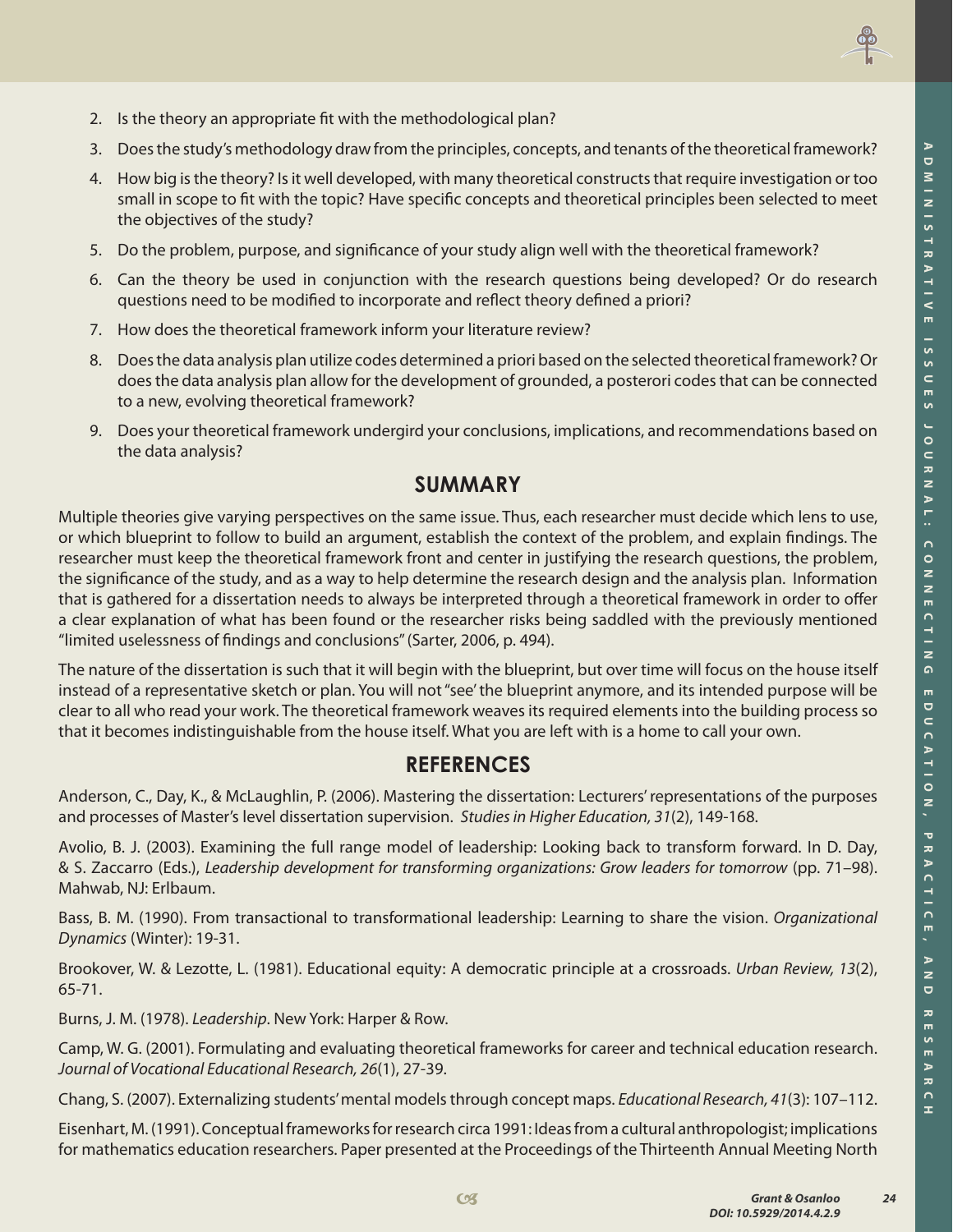American Paper of the International Group for the Psychology of Mathematics Education, Blacksburg, Virginia, USA.

Greenleaf, (1977). *Servant leadership: A journey into the nature of legitimate power and greatness*. Mahwah, NJ: Paulist Press.

Halford, G.(1993). *Children's Understanding: The Development of Mental Models.* Hillsdale, NJ: Lawrence Erlbaum.

Hart, C. (1998). *Doing a literature review. Releasing the social science research imagination*. London, UK. Sage Publications.

Iqbal, J. (2007) Learning from a doctoral research project: Structure and content of a research proposal. T*he Electronic Journal of Business Research Methods, 5*(1),11–20.

Kouzes, J., & Posner, B. (1999). *Encouraging the heart.* San Francisco, CA: Jossey-Bass Inc.

Lester, F. (2005). On the theoretical, conceptual, and philosophical foundations for research in mathematics education. *ZDM, 37*(6), 457-467.

Lovitts, B. (2005). How to grade the dissertation. *Academe, 91*(6), 18-23.

Luse, A., Mennecke, B., & Townsend, A. (2012). Selecting a research topic: A framework for doctoral students. *International Journal of Doctoral Studies, 7,* 143-152.

Lysaght, Z. (2011). Epistemological and paradigmatic ecumenism in "Pasteur's Quadrant:" Tales from doctoral research. Official Conference Proceedings of the Third Asian Conference on Education in Osaka, Japan. Retrieved from http:// iafor.org/ace2011\_offprint/ACE2011\_offprint\_0254.pdf

Marx, K. (1975). *Collected Works.* New York: International Publishers.

Maxwell, J. (2004). *Qualitative research design: An interactive approach* (2nd ed.). Thousand Oaks, CA: Sage.

Melendez, J. (2002). *Doctoral scholarship examined: dissertation research in the field of higher education studies*. Unpublished dissertation, retrieved from http://domapp01.shu.edu/depts/uc/apps/libraryrepository.nsf/resourceid /58FC078D51AB926985256E1A006CF13B/\$File/Melendez-John\_Doctorate.pdf?Open

Merriam, S. (1997). *Qualitative research and case study applications in education.* San Francisco, CA: Jossey-Bass.

Mertens, D. (1998). *Research methods in education and psychology: Integrating diversity with quantitative and qualitative approaches.* Thousand Oaks: Sage.

Miles, M. B., & Huberman, A. M. (1994). *Qualitative data analysis: An expanded source book* (2nd ed.). Newbury Park, CA: Sage.

Munhall, P., & Chenail, R. (2008). *Qualitative research proposals and reports: A guide* (3rd ed.). Sudbury,MA: Jones and Bartlett.

Novak, J., & Cañas, A. (2006). The theory underlying concept maps and how to construct them. Technical Report IHMC CmapTools. Florida Institute for Human and Machine Cognition, available at http://cmap.ihmc.us/Publications/ ResearchPapers/TheoryUnderlyingConceptMaps.pdf.

Pielstick, C.D. (1998). The transforming leader: A meta-ethnographic analysis. *Community College Review, 26*(3), 15-34.

Sarter, M. (2006). The consequences of atheoretical, task-driven experimentation: Theoretical comment on Paban, Chambon, Jaffard, and Alescio-Lavtier (2005), 120(2), 493-494.

Sire, J. (2004). *Naming the elephant: Worldview as a concept.* Downers Grove, IL: InterVarsity.

Torraco, R. J. (1997) Theory-Building Research Methods. In Swanson R. and E. Holton III (Eds.), *Human Resource Development Handbook: Linking Research and Practice* (114-137). San Francisco, CA: Berrett-Koehler.

Trifiletti, L., Gielen A., Sleet, D., & Hopkins, K. (2005). Behavioral and social sciences theories and models: Are they used in unintentional injury prevention research? *Health Education Research, 20*(3), 298-307.

Yukl, G. (1994). *Leadership in Organizations* (3rd ed.). Englewood Cliffs, NJ: Prentice-Hall.